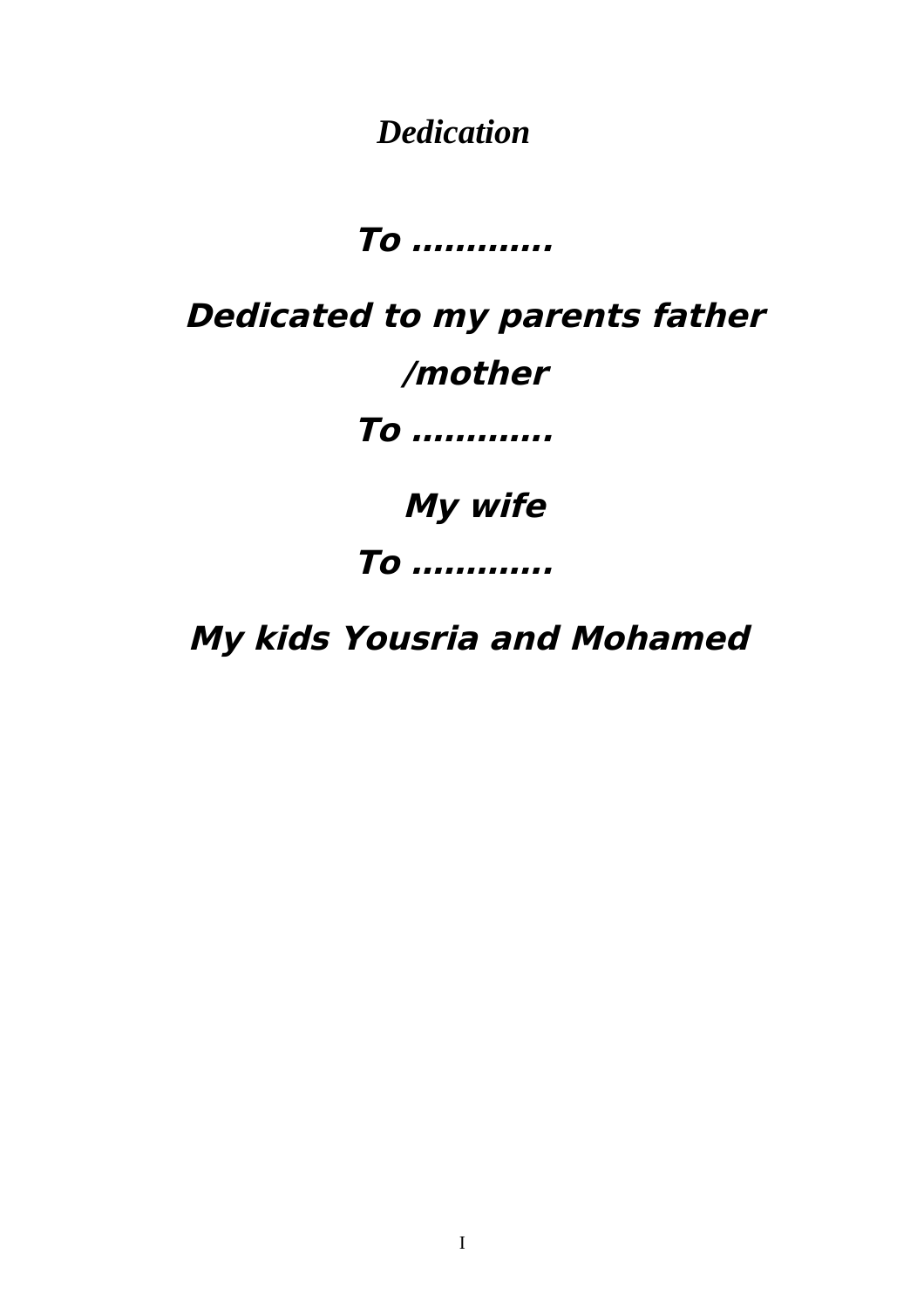#### *Acknowledgments*

I am greatly indebted to my supervisor Dr. Ibrahim Mohamed Elhasan, Head department of Parasitology and Medical Entomology Institute of Endemic disease, University of Khartoum for his guidance my postgraduate studies, and whose expertise, understanding, and patience, added to and the valuable insights into this work. Without his stimulating suggestion, encouragement and constant guidance this research would not have been possible.

Sincere and genuine thanks also go to my, co supervisor Dr Humodi Ahmed Saeed, Dean Faculty of Medical laboratory Science, Sudan University for Science Technology, who extended all kinds of support, assistance during study and I had pleasure to work with.

Thanks go to the staff members of the Institute of Institute of Endemic Disease, University of Khartoum a wonderful work place Profeser. Montasir Ibrahim, Dr. hiba Salah Eldeen and Badria Saeed, deserves special mention for providing skilful technical assistance.

My appreciation extended to the staff members Sennar Hospital Dr Mohamed Fadel Elseed Nasir and Nada Chief medical laboratory technician

Thanks go to Abyay medical health center, Abongo Chief Technician and Samia.

My thanks are also extended to the staff members of Sennar Malaria center, Dr Ali, Abed Elmonim Faza.

I also owe many thanks to the patients and patients guardians who participated in the study for their cooperation and patience during the study period.

Thanks to my family for the support they provided me through my entire life and for their sincere encouragement to pursue my interests.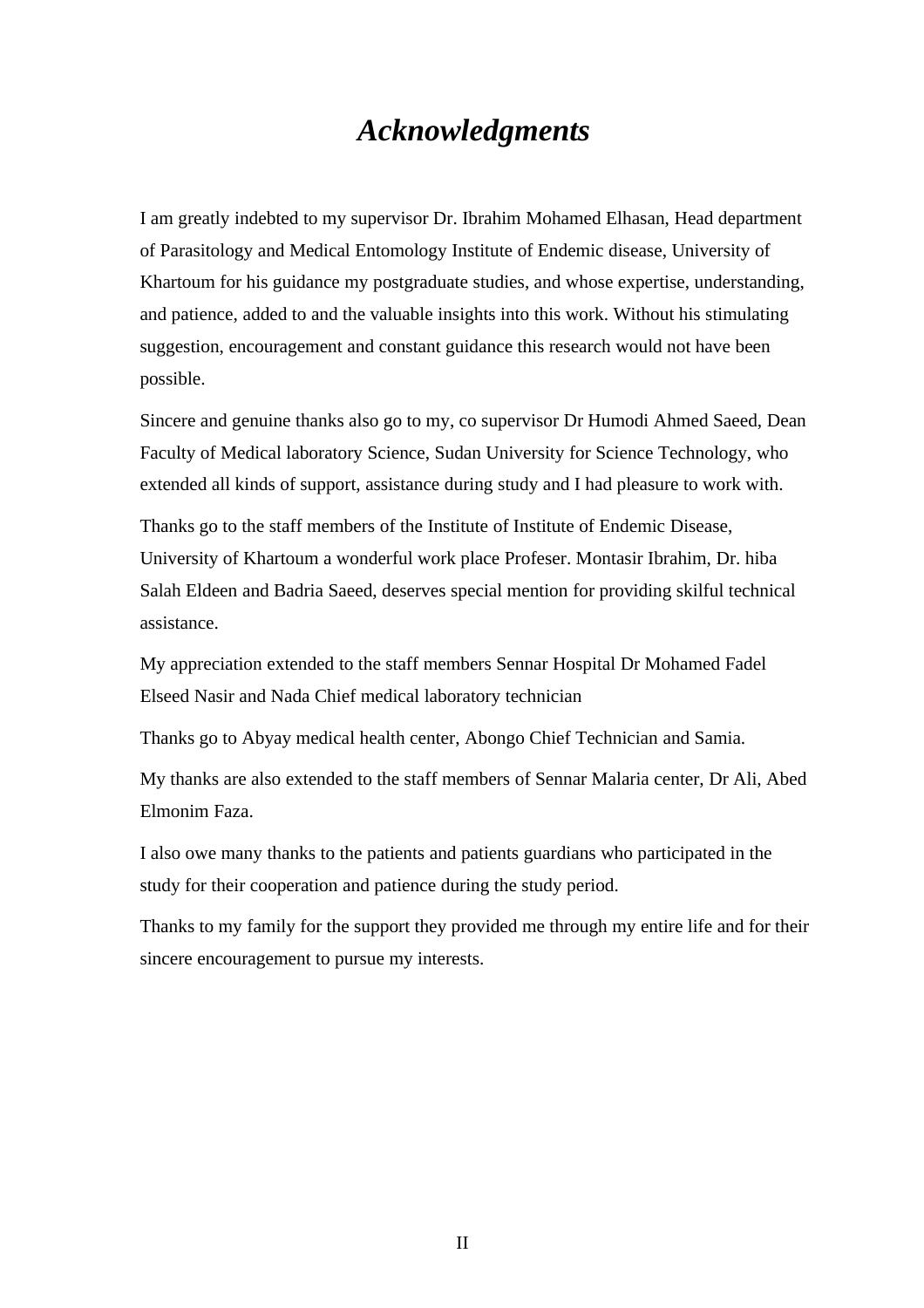#### **Abstract**

The aim of this work was to characterize the malaria parasite population in Central Sudan Sennar State. A total of 434 blood sample were collected from malaria suspected patients, who attend Abyay clinical center during September to October 2006 . 268 samples out of 434 samples (62%) were detected to be positive for malaria by microscopic examinatiot and rapid ICT test ,all the positive samples due to *P.falciparum* Prevalence of malaria was found to be ( 38%) . Based on the clinical data, the malaria patients were classified as mild symptoms 14 (5.2%), moderate symptoms222 (82 %) and sever symptoms 32 (11.9%).

Among malaria patients 221 (82.3%) were detected as mild anemia , 8 (3.4%) as sever anemia and 39 (14.3%) as subject with normal hemoglobin level .Among malaria patients there are 3 patients with cerebral malaria .Patients were categorized in to five groups <=5 years 54 patients (20.1%), 6-14 years 144 patients (53.7%), 15-40 years 59 patients (22.0%), 41-60 years 9 patients (3.4%), >=61 years 2 patients (0.7%). Malaria prevalence is high in despite of control effort produced by the Roll back malaria program.

Allelic diversity was analyzed in the highly parasite polymorphic genes encoding the merozoite surface protein-1 and merozoite surface protein-2 by polymerase chain reaction. Different size polymorphism was detected in all genes analyzed with 10 & 9 variants for Msp1 & Msp2 alleles. Moreover based on the studied genetic markers, most infections consisted of more than one genetically distinct parasite colone. This results suggest that the parasite population circulating in this region are genetically homogeneous and point to an association between the extent of parasite genetic diversity and the intensity of malaria transmission.

Different genotypes were found to be associated with severity of disease. In this respect, association between parasitemia and anemia  $(P=0.001)$ , parasitemia and age  $(P=0.002)$ , and between parasitemia and polymorphism regions of Msp1 and Msp2 ( $P=0.004 \&$ 0.001). In addition some variants of allelic families found to be associated with malaria in children (5-14 years of age.) Individuals living malaria endemic areas generally harbor multiple parasite strains which known by multiplicity of infection (MOI) and can be used as an indicator of immune status. One of goals of this study was re-examine the MOI in *P.falciparum* infected patient, and to relate in to severity of disease. Result of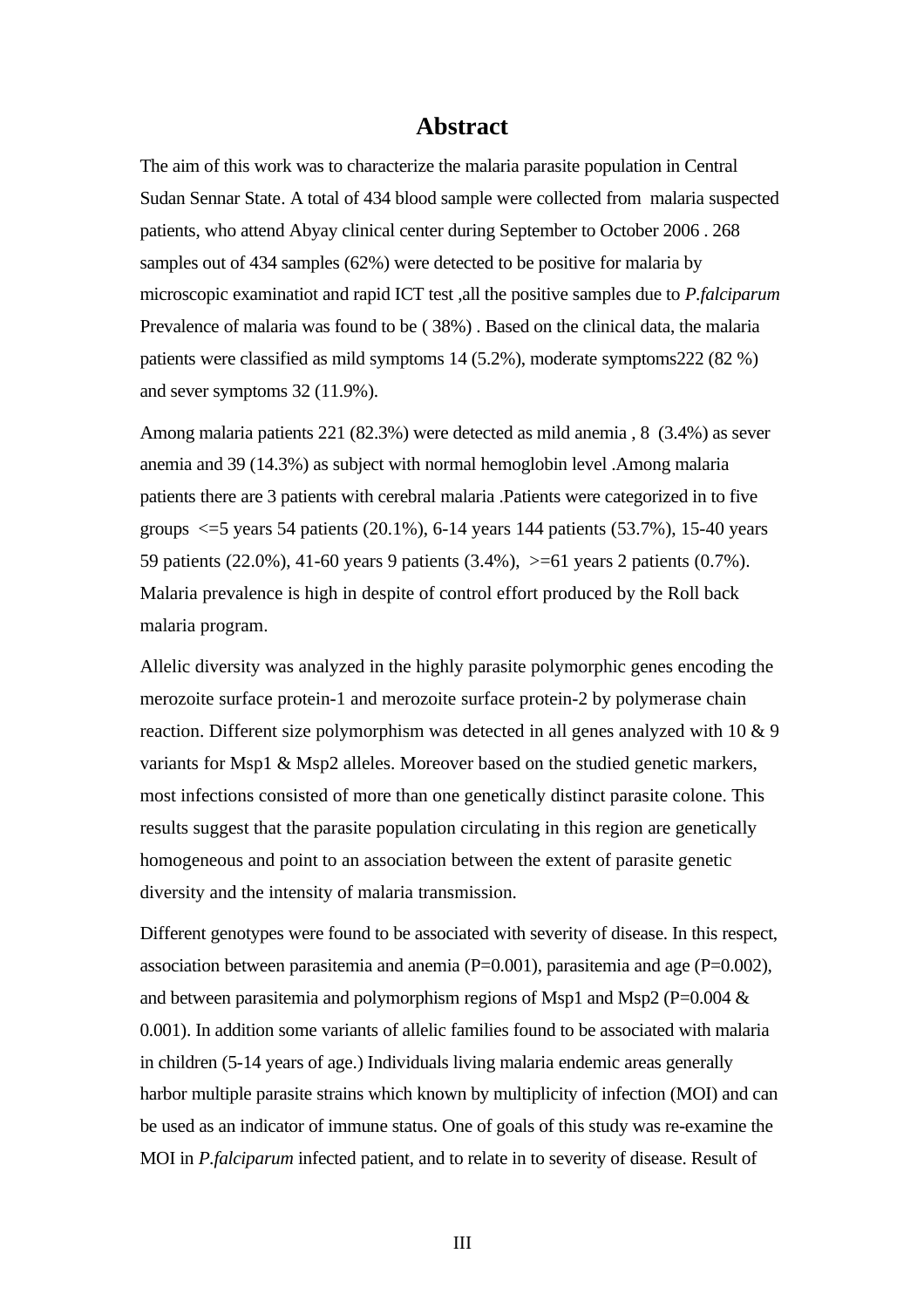genotyping reveal that MOI was significantly higher at the peak of transmission season and the majority of PCR positive subjects had multiple infections at that time points (64%). There was significant correlation between MOI and parasite density( $P=0.00$ ), as the higher parasite counts increases the probability of having multiple infections. Also significant correlation between MOI and variants of Mad20, K1, and RO33 (P=0.000).

*P.falciparum* isolates of this area were genotyped for detection of mutations in *P.falciparum chloroquine transporter (<i>Pfcrt 76T*) and multidrug resistance (*Pfmdr1 86Y*) genes. High levels of Chloroquine resistance have been found in the study area, also there was strong significant association between the prevalence of *Pf*crt 76T and *Pf*mdr1 86Y which are located into two different chromosomes and conferring resistance against chloroquine. Significant correlation was observed between *Pfcrt 76T* and anemia ((P=0.003), Fc27 allele (p=0.03) and *Pfmdr1*(P=0.00).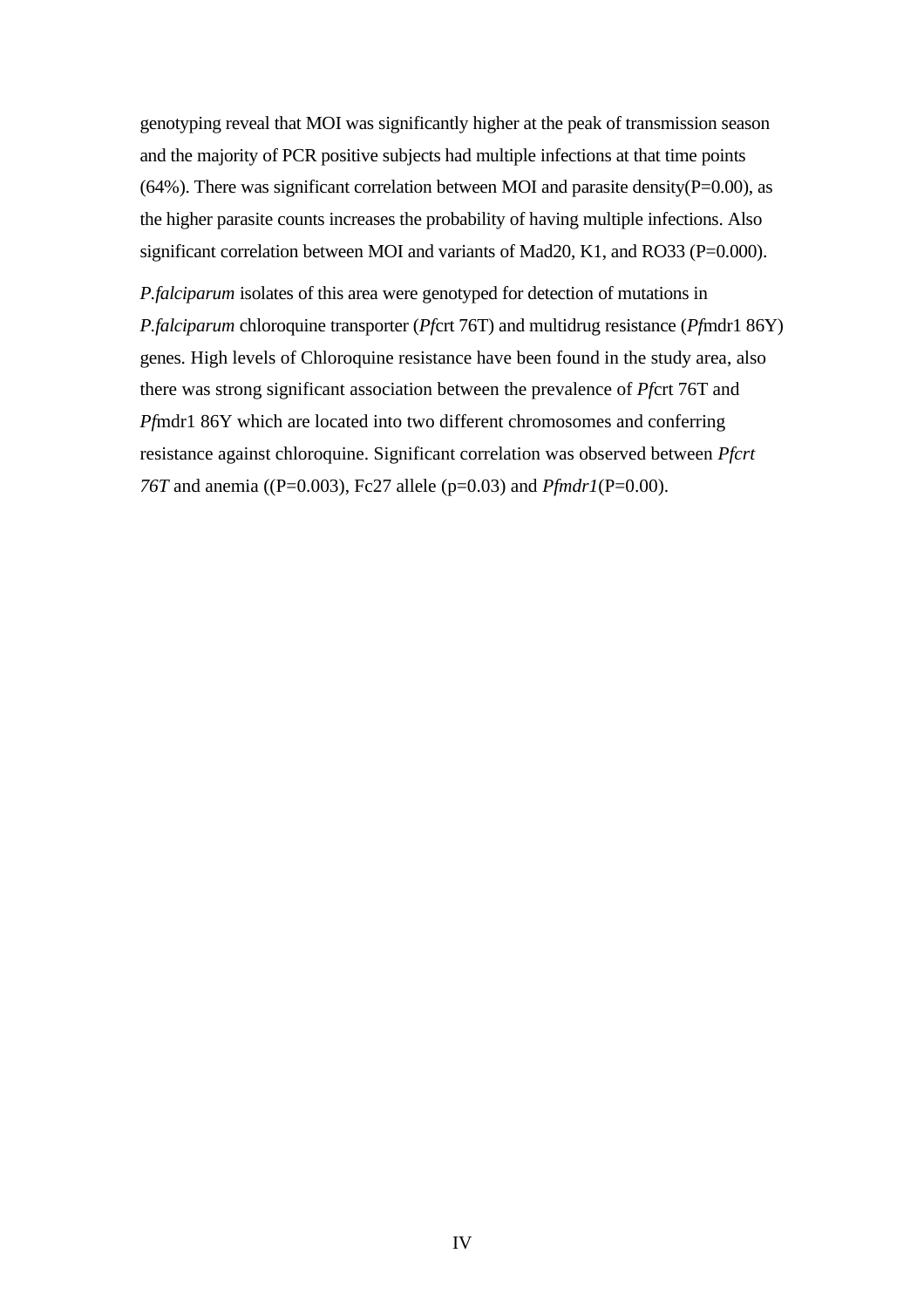#### **ةةةةةةة**

يهدف هذا العمل إلى دراسة التصنيف الجزيئي لطفيلي الملريا في ولية سنار(وسط السودان). تم جمع (434) عينة من أشخاص يشتبه في إصابتهم بالملريا وذلك في مركز صحي أبيي بولية سنار، في الفترة من سبتمبر وحتى أكتوبر 2006م، وهي تمثل أعلى فترة لنقل الملريا في هذه المنطقة. من هذه العينات وجد أن 268 عينة (%62) مصابة بالملريا سببها طفيلي الملريا من نوع فالسيبارام وذلك عند إستخدام الفحص المجهري والمناعي الكروماتوقرافي السريع، وبلغت نسبة انتشار المرض (38%). وحسب الأعراض المرضية تم تقسيم مرضى الملاريا إلى ذوي أعراض بسيطة 14 بنسبته (%5.3)، أعراض متوسطة 222 بنسبة ( %82.8)، أعراض حادة 32 بنسبة (%11.9). وأن الفئات المرضية كانت تمثل 221 حالة أنيميا بسيطة بنسبة (%82.5)، و 8 حالت أنيميا حادة بنسبة (%3.0)، و 39 حالة ملريا غير أنيميا بنسبة (%14.5). ووجد أن بين الحالت المرضية أن هنالك 3 حالت دماغية. تم وضع المرضى في 5 مجموعات عمرية، الفئة الولى (<=5 سنوات) 54 فرد بنسبة (%20.2)، والثانية (من 14-6 سنة) 144 فرد بنسبة (%53.7)، والثالثة (من 40-15 سنة) 89 فرد بنسبة (%22.0)، والرابعة (من 60-41 سنة) 9 أفراد بنسبة (%3.4)، الخامسة (61 سنة فأكثر) فردين بنسبة (%0.7). وبالرغم من الجهود المبذولة بواسطة برنامج دحر الملريا فإن نسبة انتشار الملريا في المنطقة عالي.

وقد أوضحت دراسة التباين الجيني للبلزموديوم فالسيبارام العديد من الصور الو راثية في المناطق الجغرافية المختلفة، وأن هذا التباين أدى لتعقيد الإصابة بالملاريا، وأنه يمثل أحد العقبات في طريق تطوير سبل السيطرة على الملريا. ولما كان التوصيف الجزئي لطفيل في منطقة الدراسة أحد أهداف هذه الدراسة فقد تم فحص التباين الجيني لطفيل في هذه المنطقة، وذلك بدللة الجينات التي تؤدي لتكوين بروتين سطح الموروزويت 1و ،2 وذلك بواسطة تفاعل النزيم مجمع السلسلة (**PCR**(. وقد أوضحت النتائج وجود عدة صور لليلت الجينات التي درست، حيث ظهرت 10 صور جينية للجين (**1MSP** (و 9 صور للجين (**2MSP**(. هذا وقد وجد أن معظم العينات (%64) مصابة بأكثر من طفيل واحد في نفس الوقت. وقد أشارت هذه النتائج إلى أن أنواع الطفيل في هذه المنطقة متجانسة بالرغم من تميزها بتعدد الصور (**Polymorphism**(، وأنه يوجد ارتباط بين التباين الجيني لطفيل ومدى الإصابة بالملاريا، هذا وقد وجد أن بعض الصور الجينية مرتبطة بشدة المرض، حيث وجد في هذا الطار ارتباط بين حالت فقر الدم وكثافة الطفيل من جه **0.001=P**((، وصورة جينات (**0.001 and0.004=P) 2MSP & 1MSP** ((من جهة أخرى، هذا بالضافة إلى صور محددة من أليلت هذه الجينات خاصة في الطفال عمر 6 وحتى 14 سنة، مما يدل على ارتباط هذه الصور الجينية بشدة المرض بمنطقة سنار. في هذه الدراسة أيضًا تم فحص حالة الصابة بأكثر من طفيل في العينة الواحدة، حيث أن هذه الظاهرة تعتبر ميزة لمناطق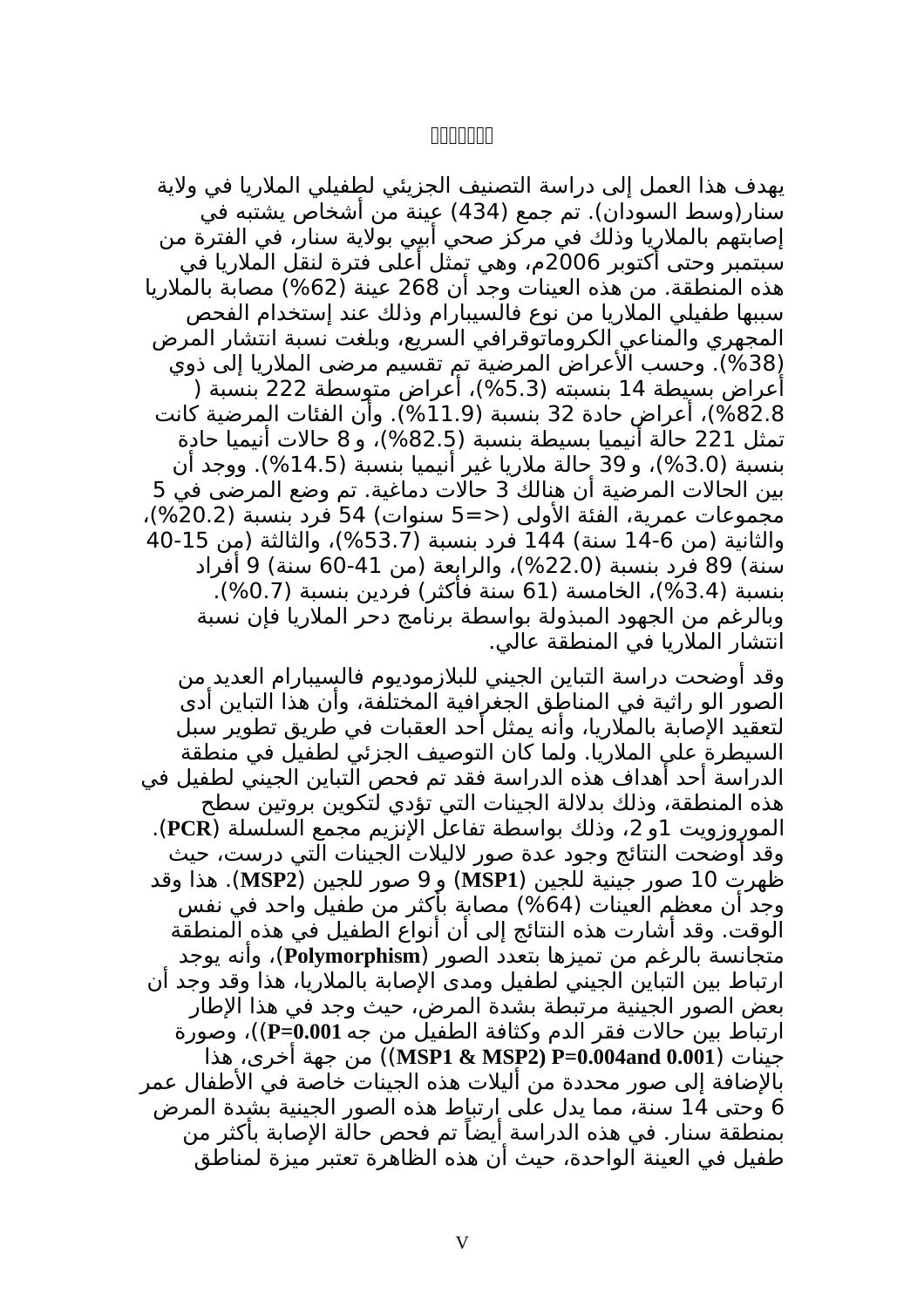الملريا المستوطنة، وأن لها علقة بشدة المرض والحالة المناعية للمريض. وأشارت الدراسة إلى أن هذه الظاهرة موجودة بكثرة في ذروة موسم انتقال المرض، حيث وجد أن معظم العينات مصابة بأكثر من طفيل. وقد لوحظ ارتباط زيادة هذه الظاهرة بكثافة الطفيل((**0.00=P**، إذا أنها تزيد كلما زاد تعداد الطفيل. كذلك يوجد ارتباط معنوي بين (**MOI** (و .(**Mad20, K1, & RO33 (P=0.00**)) الجينات صورة

وتهدف هذه الدراسة أيضًا إلى معرفة انتشار الملريا المقاومة للكلوروكوين، حيث وجد أن نسبة هذه الظاهرة مرتفعة جدًا. حيث لوحظ وجود علقة ذات دللة معنوية بين وجود الطفرات الليلية المرتبطة بمقاومة طفيل الملريا لعقار الكلوروكوين (**T76Pfcrt** (و(**(Y86 1Pfmdr 0.00=P** (**(**والتي تقع في كروموسومين مختلفين من جهة، وبين ( .(**Fc27)) (P=0.03** و ،)**P=0.003**) والنيميا) **Pfcrt76T**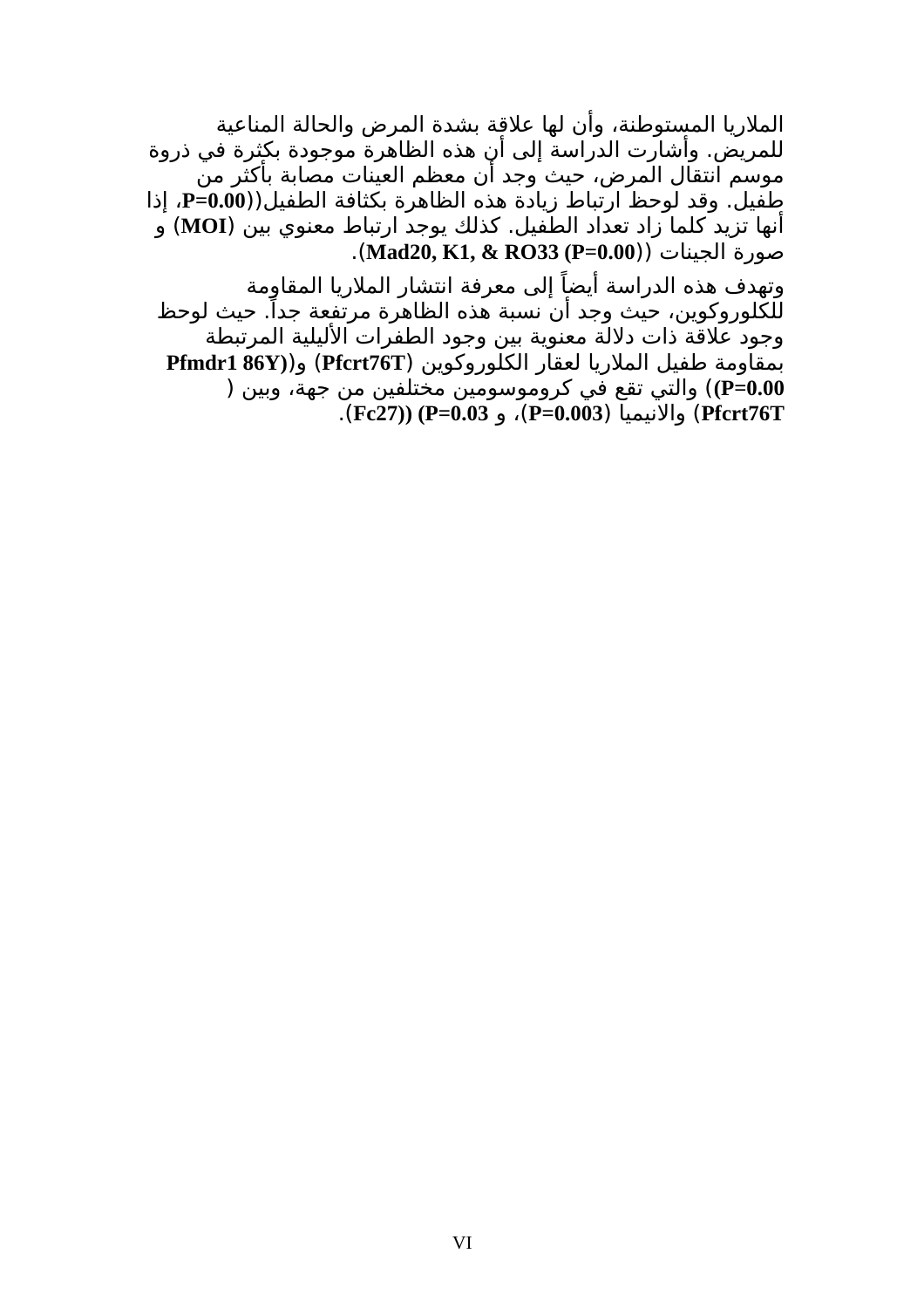## **LIST OF CONTENTS**

| No.     | <b>Subject</b>                                         | Page           |
|---------|--------------------------------------------------------|----------------|
|         | Dedication                                             | I              |
|         | Acknowledgments                                        | $\mathbf{I}$   |
|         | <b>English Abstract</b>                                | III            |
|         | <b>Arabic Abstract</b>                                 | V              |
|         | <b>List of Contents</b>                                | <b>VII</b>     |
|         | <b>List of Tables</b>                                  | <b>XII</b>     |
|         | List of Figures                                        | <b>XIII</b>    |
|         | List of maps                                           | <b>XVI</b>     |
|         | <b>List of Abbreviations</b>                           | <b>XVII</b>    |
|         | <b>CHABTER ONE: Introduction and Literature Review</b> |                |
| 1.1     | General introduction.                                  | 1              |
| 1.2     | History.                                               | 1              |
| 1.3     | Global distribution of malaria.                        | $\overline{2}$ |
| 1.4     | The malaria parasite.                                  | 5              |
| 1.4.1   | Life cycle of P.Falciparum.                            | 5              |
| 1.4.2   | Malaria vectors.                                       | 7              |
| 1.4.3   | Clinical features of malaria.                          | 8              |
| 1.4.4   | Main symptoms of malaria.                              | 9              |
| 1.4.5   | Pathology of malaria.                                  | 10             |
| 1.4.6   | Genetics of P.falciparum.                              | 11             |
| 1.4.7   | Genetic diversity of P.falciparum.                     | 12             |
| 1.4.8   | Genotyping of P.falciparum infection.                  | 13             |
| 1.4.8.1 | Meroziote surface protein-1 (MSP-1).                   | 13             |
| 1.4.8.2 | Meroziote surface protein-2 (MSP-2).                   | 14             |
| 1.4.9   | Plasmodium genetic and severity of the disease.        | 15             |
| 1.5     | Epidemiology of malaria                                | 17             |
| 1.5.1   | Malaria endemicity                                     | 18             |
| 1.5.2   | Malaria stability                                      | 18             |
| 1.6     | Malaria immunology                                     | 19             |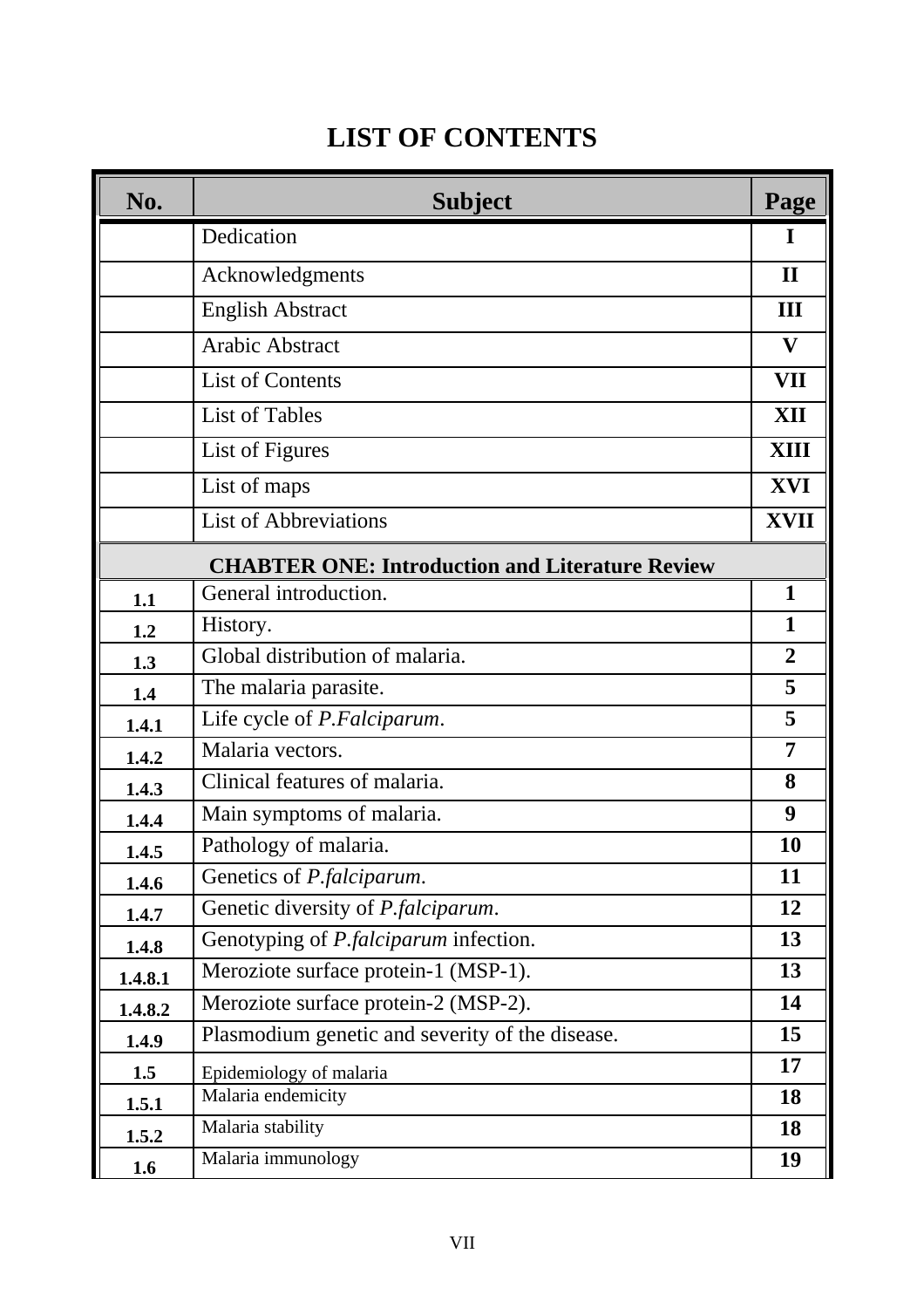| No.       | <b>Subject</b>                                                   | Page |
|-----------|------------------------------------------------------------------|------|
| 1.6.1     | Innate immunity                                                  | 19   |
| 1.6.2     | Humoral Immunity                                                 | 21   |
| 1.7       | Malaria diagnosis                                                | 22   |
| 1.7.1     | <b>Clinical Diagnosis of Malaria</b>                             | 22   |
| 1.7.2     | Microscopic examination of blood films                           | 22   |
| 1.7.3     | Rapid antigen tests                                              | 23   |
| 1.7.4     | Molecular methods                                                | 24   |
| 1.8       | Chemotherapy of Malaria                                          | 24   |
| 1.8.1     | Chloroquine                                                      | 25   |
| 1.8.2     | Quinine                                                          | 26   |
| 1.8.3     | Antifolate combination drugs                                     | 26   |
| 1.8.4     | <b>Antibiotics</b>                                               | 26   |
| 1.8.5     | Miscellaneous compounds (not exhaustive)                         | 27   |
| 1.8.6     | Combination therapy                                              | 27   |
| 1.8.6.1   | Definitions                                                      | 27   |
| 1.8.6.2   | Artemisinin-based combination therapy:                           | 28   |
| 1.8.6.3   | Artemisinin compounds                                            | 29   |
| 1.8.6.4   | Artemether                                                       | 29   |
| 1.8.6.5   | Artesunate                                                       | 29   |
| 1.9       | Resistance to antimalarials                                      | 30   |
| 1.9.1     | Definition of antimalarial drug resistance:                      | 30   |
| 1.9.2     | Malaria treatment failure                                        | 30   |
| 1.9.1.1   | Malaria treatment failure                                        | 30   |
| 1.9.1.2   | Factors contributing to the development and spread of resistance | 31   |
| 1.9.1.3   | Epidemiology of antimalarial resistance                          | 34   |
| 1.9.1.4   | Monitoring of antimalarial drug resistance                       | 36   |
| 1.9.1.4.1 | In vivo tests                                                    | 36   |
| 1.9.1.4.2 | In vitro resistance tests                                        | 39   |
| 1.9.1.4.3 | Molecular markers as tools for detecting drug resistance         | 40   |
| 1.9.4     | Chloroquine mode of action                                       | 42   |
| 1.9.5     | Mechanism of chloroquine resistance                              | 44   |
| 1.9.6     | Transporters involved in resistance to antimalarial drugs        | 47   |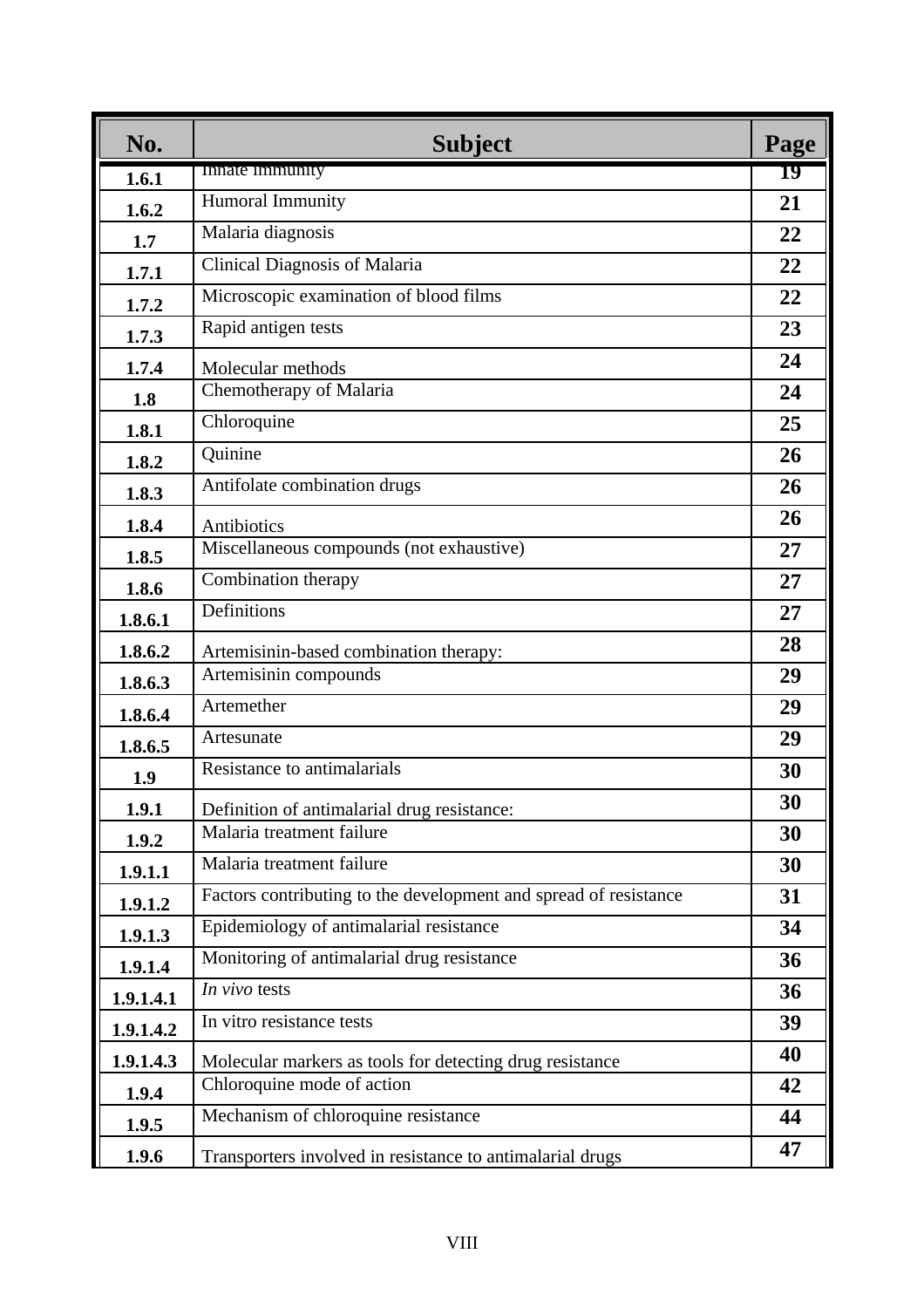| No.     | <b>Subject</b>                                                  | Page |
|---------|-----------------------------------------------------------------|------|
| 1.9.6.1 | PICRT                                                           | 48   |
| 1.9.6.2 | PfMDR1                                                          | 51   |
| 1.10    | Malaria vaccine                                                 | 53   |
| 1.11    | Malaria in Sudan                                                | 55   |
| 1.11.1  | The disease                                                     | 55   |
| 1.11.2  | Malaria epidemiology in Sudan                                   | 55   |
| 1.11.3  | Antimalarial drug resistance in Sudan                           | 57   |
|         | Objectives of the study                                         | 61   |
|         | <b>CHAPTER TOW: Material and Methods</b>                        |      |
| 2.1     | Study area                                                      | 62   |
| 2.2     | Study population                                                | 64   |
| 2.3     | Parasitological examinations                                    | 64   |
| 2.3.1   | Thin and thick blood films                                      | 64   |
| 2.3.2   | Staining techniques                                             | 65   |
| 2.3.3   | Malaria parasite count                                          | 65   |
| 2.4     | Processing of blood sample                                      | 65   |
| 2.5     | Molecular diagnosis                                             | 65   |
| 2.5.1   | Preparing of DNA for PCR                                        | 65   |
| 2.5.1.1 | <b>DNA</b> extraction                                           | 65   |
| 2.5.1.2 | DNA amplification for species detection                         | 66   |
| 2.5.1.3 | PCR reagents                                                    | 66   |
| 2.5.1.4 | Outer amplification (genus detection)                           | 67   |
| 2.5.1.5 | Inner amplification (species Detection)                         | 67   |
| 2.5.1.6 | DNA amplification program                                       | 67   |
| 2.6     | Molecular typing and amplification of MSP1, MSP2 gene fragments | 67   |
| 2.6.1   | PCR amplification and PCR product detection                     | 67   |
| 2.6.2   | Primers                                                         | 68   |
| 2.6.3   | PCR condition                                                   | 68   |
| 2.6.4   | Detection of PCR product                                        | 69   |
| 2.6.5   | Estimation of alleles frequencies                               | 69   |
| 2.6.6.  | Multiplicity of infection (MOI)                                 | 69   |
| 2.7     | Identification of alleles of drug resistance genes              | 71   |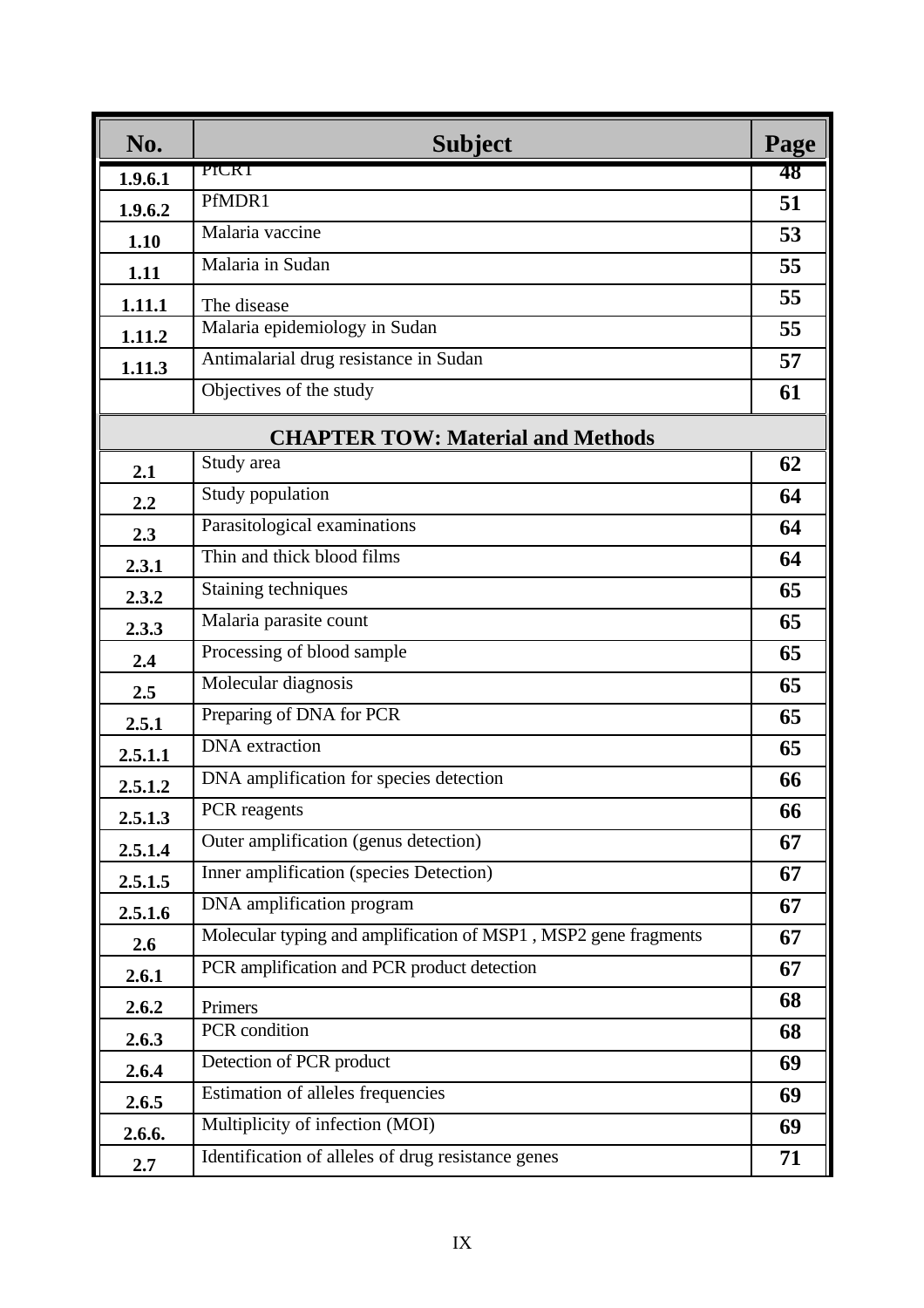| No.                                                 | <b>Subject</b>        | Page |
|-----------------------------------------------------|-----------------------|------|
| 2.7.1                                               | Pfcrt                 | 71   |
| 2.7.2                                               | Pfmdr1                | 71   |
| 2.8                                                 | Statistical analysis  | 72   |
| 2.9                                                 | Ethical consideration | 72   |
| <b>CHAPTER THREE:</b>                               |                       |      |
|                                                     | Results               | 73   |
|                                                     | <b>CHAPTER FOUR:</b>  |      |
|                                                     | Discussion            | 105  |
| <b>CHAPTER FIVE: Conclusion and Recommendations</b> |                       |      |
|                                                     | Conclusion            | 118  |
|                                                     | Recommendations       | 119  |
|                                                     | References            | 120  |
|                                                     | Appendix              | 159  |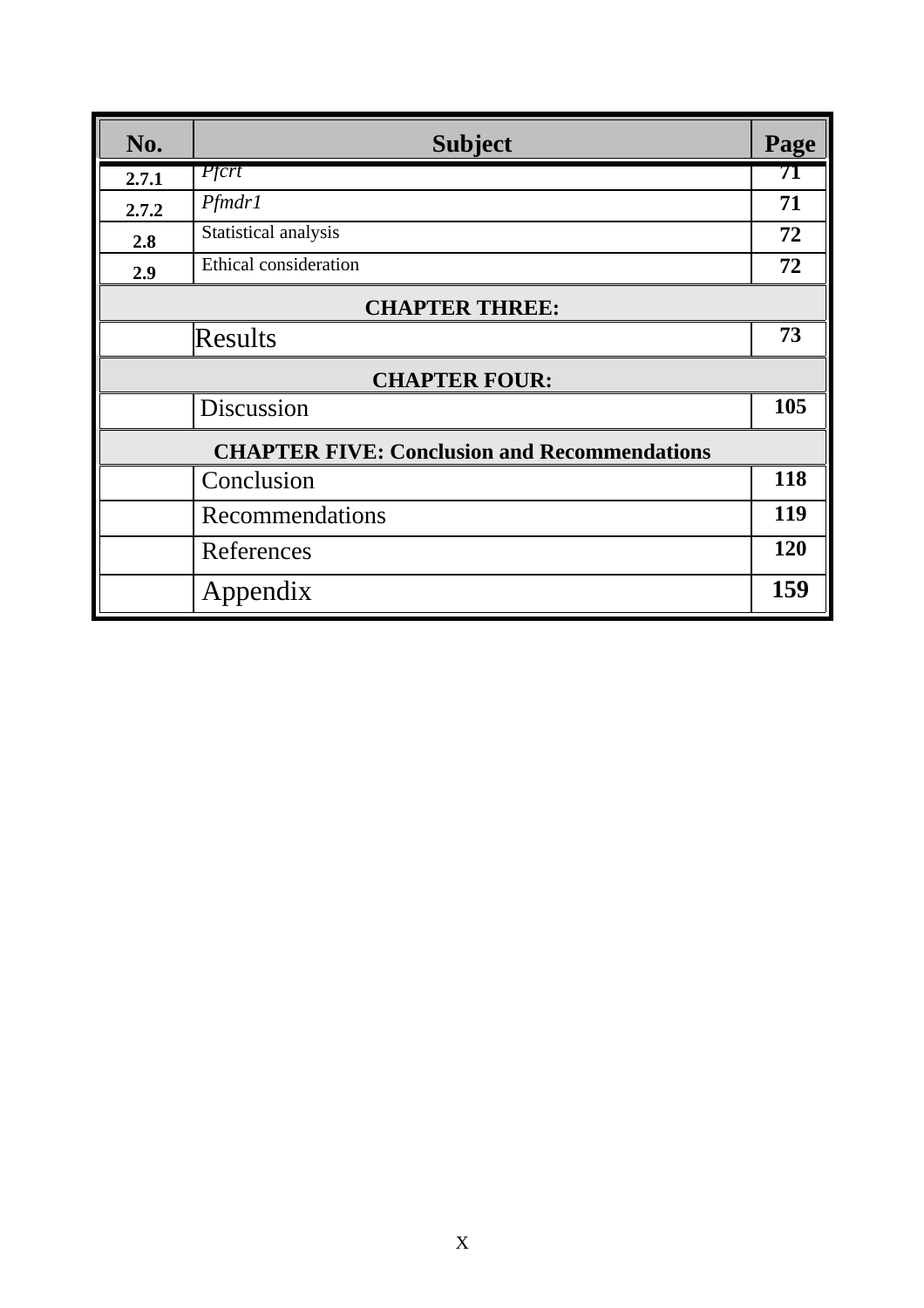## **List of tables**

| No.                | <b>Subject</b>                                                                                                                                                     | Page |
|--------------------|--------------------------------------------------------------------------------------------------------------------------------------------------------------------|------|
| <b>Table (1-1)</b> | P.falciparum resistance to anti-malarial, 1997-2003                                                                                                                | 58   |
| Table $(2-1)$      | Sequences of oligonucleotide primers used in detection of<br>Plasmodium species and their corresponding amino acids<br>sequences.                                  | 66   |
| <b>Table (2-2)</b> | Approximate size range of amplification products of MSP1<br>block2.                                                                                                | 68   |
| <b>Table (2-3)</b> | Sequences of the oligonucleotide primers used to genotype<br>P.falciparum MSP1 and MSP2 proteins used in this study.                                               | 70   |
| <b>Table (2-4)</b> | Sequences of PCR primers used for amplification of P. falciparum<br>drug resistance genes, Pfcrt and Pfmdr1.                                                       | 72   |
| <b>Table (3-1)</b> | Frequency of different strains those are responsible for MOI<br>among study population.                                                                            | 88   |
| <b>Table (3-2)</b> | Pfcrt76 and Pfmdr1 86 polymorphisms                                                                                                                                | 88   |
| <b>Table (3-3)</b> | Frequency of different CQ. marker                                                                                                                                  | 92   |
| <b>Table (3-4)</b> | Frequency of Polymorphism in <i>P.falciparum</i> Chloroquine<br>resistance transporter and multi drug resistance genes ( <i>Pfcrt K76T</i> )<br>and Pfmdr1-86Asn). | 93   |
| <b>Table (3-5)</b> | Frequency of <i>Pfmdr</i> 186Y * <i>Pfcrt</i> K76T                                                                                                                 | 94   |
| <b>Table (3-6)</b> | Frequency of CQ. resistance genes of <i>Pfcrt</i> and <i>Pfmdr</i> within age<br>groups:                                                                           | 102  |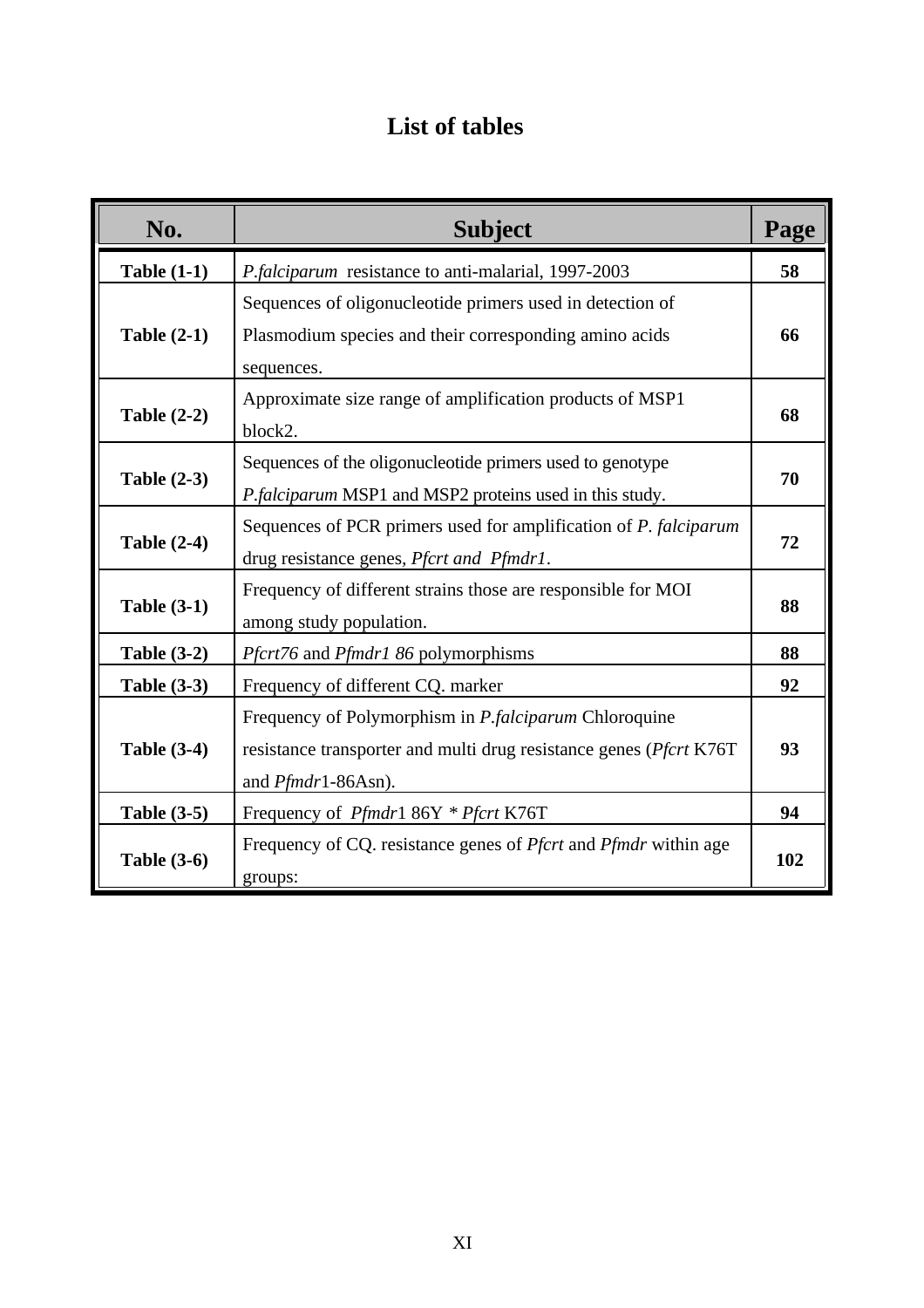# **List of Figures**

| No.                   | <b>Subject</b>                                                                                                                                                                                                | Page |
|-----------------------|---------------------------------------------------------------------------------------------------------------------------------------------------------------------------------------------------------------|------|
| Figure $(1-1)$        | Global malaria world-wide distribution defined by annual parasite<br>incidence, (top), temperature, and aridity (bottom) (adapted from Geura et<br>al, 2008)                                                  | 4    |
| Figure $(1-2)$        | Life cycle of P. falciparum parasite in both host and vector (Fujioka and<br>Aikawa, 2002)                                                                                                                    | 7    |
| Figure $(1-3)$        | Schematic diagram of structure of Merozoite surface protein 1 (MSP1                                                                                                                                           | 14   |
| Figure $(1-4)$        | Locations of MSP2 oligonucleotide primers used in PCR of the MSP2<br>gene from field isolates                                                                                                                 | 16   |
| Figure $(1-5)$        | Predicted structure and representative heliotypes of P. falciparum<br>chloroquine resistance transporter                                                                                                      | 50   |
| Figure $(1-6)$        | Predicted structure and genetic polymorphisms in P. falciparum multidrug<br>resistance-1                                                                                                                      | 53   |
| Figure $(3-1)$        | Frequency and percentage of gender among malaria patients.                                                                                                                                                    | 73   |
| Figure $(3-2)$        | Frequency and percentage of malaria infection with in age groups among<br>malaria patients.                                                                                                                   | 74   |
| Figure $(3-3)$        | Degree of malaria severity among the study patients.                                                                                                                                                          | 75   |
| Figure $(3-4)$        | Frequencies and percentages of mild and severe anemia among malaria<br>patients.                                                                                                                              | 75   |
| Figure $(3-5)$        | Frequency and percentage of Parasitemia among malaria patients.                                                                                                                                               | 77   |
| Figure $(3-6)$        | The hemoglobin values among the age groups.                                                                                                                                                                   | 78   |
| Figure $(3-7)$        | Plasmodium falciprum nested PCR. Lanes from right to left as follows:<br>DNA molecular marker (100bp ladder), lane 1 negative Control, lane 2<br>positive control lane $(3 - 8)$ samples.                     | 78   |
| Figure $(3-8)$        | Frequency and percentages of MSP1, MSP2, and MSP1+MSP2 allelic<br>families among malaria patients.                                                                                                            | 79   |
| Figure $(3-9)$        | Frequency and percentages of MSP1 allelic family among malaria<br>patients.                                                                                                                                   | 80   |
| <b>Figure (3-10a)</b> | Represent polymorphic gene MSP1 (K1). Lanes from right to left as<br>follows: DNA molecular marker (100bp ladder), lane 13 negative Control,<br>lane 12 positive control lane $1 - 11$ and $14 - 17$ samples. | 80   |
| <b>Figure (3-10b)</b> | Frequency of various copies of K1 detected by PCR genotyping.                                                                                                                                                 | 81   |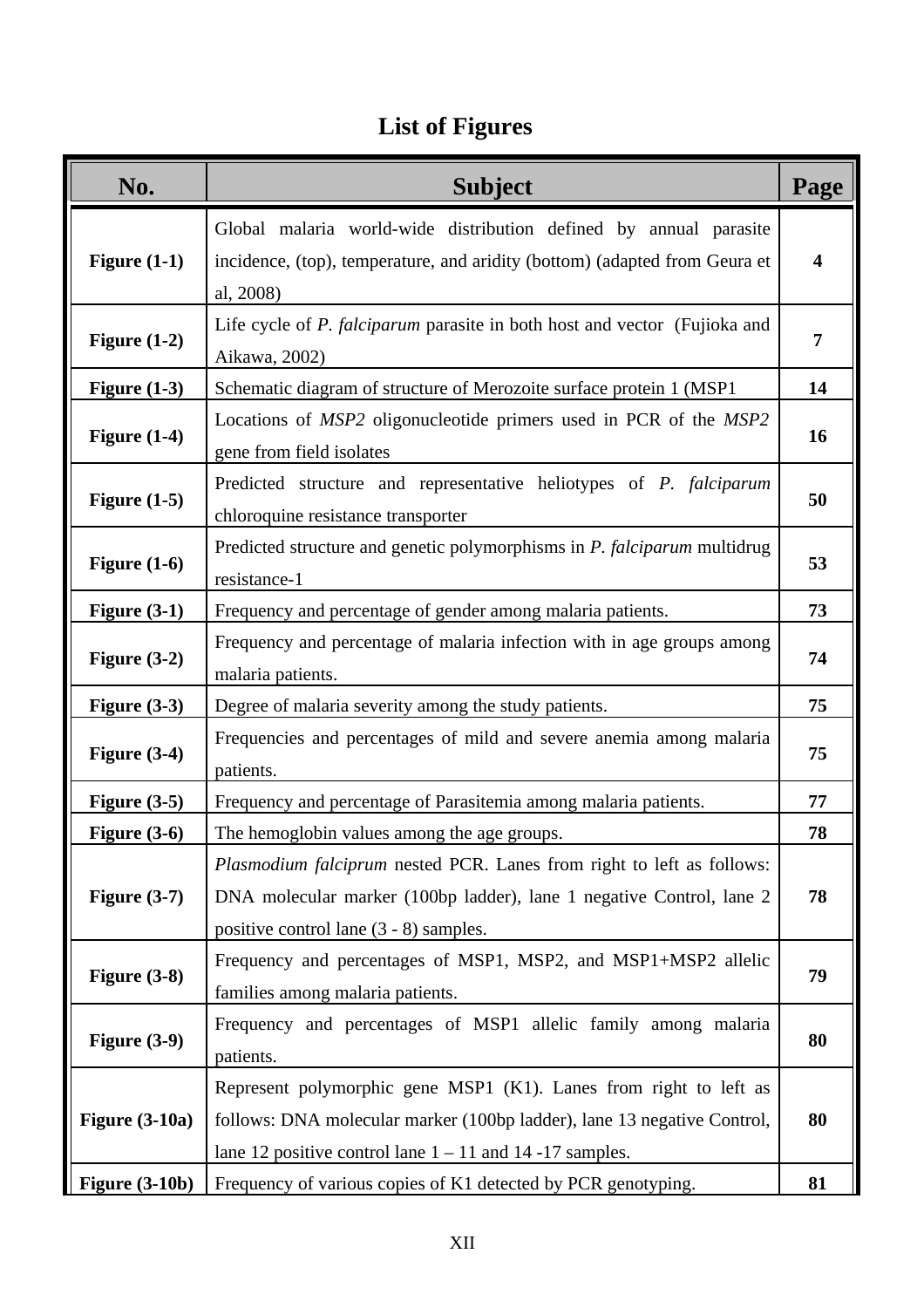| No.                   | <b>Subject</b>                                                              | Page |
|-----------------------|-----------------------------------------------------------------------------|------|
|                       | Represent polymorphic gene MSP1 (Mad20). Lanes from right to left as        |      |
| Figure $(3-11a)$      | follows: DNA molecular marker (100bp ladder), lane 3 negative Control,      | 81   |
|                       | and lane 4 positive control lanes 1.2,5 -8 samples.                         |      |
| Figure $(3-11b)$      | Frequency of the variants detected for MAD20 in the PCR genotyping.         | 82   |
|                       | Represent polymorphic gene MSP1 (Ro33). Lanes from right to left as         |      |
| Figure $(3-12a)$      | follows: DNA molecular marker (100bp ladder), lane 6 negative Control,      | 82   |
|                       | 7 positive control $1 - 5$ and $8 - 17$ samples.                            |      |
|                       | Frequency of the 3 variants of RO33 detected in the study samples by        |      |
| <b>Figure (3-12b)</b> | PCR genotyping.                                                             | 83   |
|                       | Frequency of genotypes of MSP1 block 1 as detected in the PCR               |      |
| <b>Figure (3-13)</b>  | genotyping.                                                                 | 83   |
|                       | Frequency and percentage Of the allelic families of MSP2 obtained by the    |      |
| <b>Figure (3-14)</b>  | PCR genotyping of the study samples.                                        | 84   |
|                       | Represent polymorphic gene MSP2 (IC). Lanes from right to left as           |      |
| <b>Figure (3-15a)</b> | follows: DNA molecular marker (100bp ladder), lane 3 negative Control,      | 84   |
|                       | 2 positive control lane $1, 4 - 17$ samples.                                |      |
| <b>Figure (3-15b)</b> | Frequency of the four variant copies of IC allele.                          | 85   |
|                       | Represent polymorphic gene MSP2 (Fc27). Lanes from right to left as         |      |
| <b>Figure (3-16a)</b> | follows: DNA molecular marker (100bp ladder), lane 13 negative Control,     | 85   |
|                       | 12 positive control lane $1 - 11$ samples.                                  |      |
|                       | Frequency of the five FC27 variants detected by the PCR in study            |      |
| <b>Figure (3-16b)</b> | samples.                                                                    | 86   |
| Figure $(3-17)$       | Frequency of genotypes of MSP2 combinations.                                | 86   |
| <b>Figure (3-18)</b>  | Frequency of multiplicity of infection (MOI).                               | 87   |
|                       | MOI as can be observed in PCR genotyping of FC allelic family of MSP2,      |      |
| <b>Figure (3-19)</b>  | lane 2 positive control lane 11 negative control lanes $1,3,4 - 10$ samples | 87   |
|                       | with different molecular weight, MW+ molecular ladder of 100bp lane 12.     |      |
|                       | Pfcrt76 nested PCR product. Lanes from right to left: 16 DNA molecular      |      |
| Figure $(3-20a)$      | marker (100bp ladder) 1 negative control, 2 positive control $3 - 15$       | 89   |
|                       | samples.                                                                    |      |
| <b>Figure (3-20b)</b> | Frequency of <i>Pfcrt K76T</i>                                              | 89   |
| Figure $(3-20c)$      | Digestion of Pfcrt76 nested PCR product by Apo restriction enzyme.          | 90   |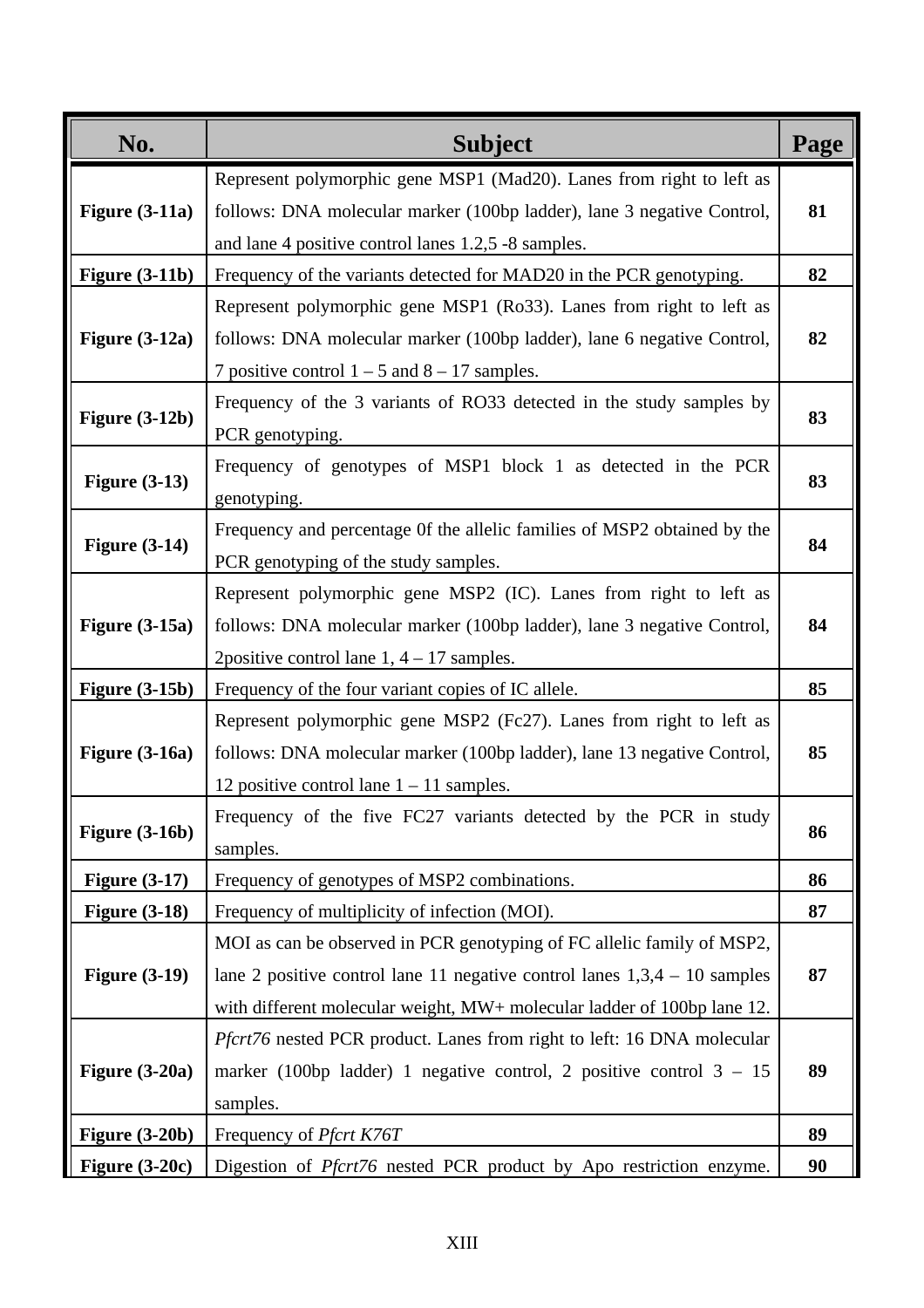| No.                  | <b>Subject</b>                                                               | Page       |
|----------------------|------------------------------------------------------------------------------|------------|
|                      | Lanes 2, 4, 6, and 7 represent the mutant allele. Lanes 1, 3 and 5 represent |            |
|                      | the wild type of allele.                                                     |            |
|                      | Pfmdr1 86 nested PCR product. Lanes from right to left: DNA molecular        |            |
| Figure $(3-21a)$     | marker (100bp ladder) 1 positive control, 6 negative control 2,3,4,5 and 7 - | 90         |
|                      | 11 samples                                                                   |            |
| Figure $(3-21b)$     | Frequency of Pfmdr1-86Asn                                                    | 91         |
|                      | Digestion of <i>Pfmdr1</i> 86nested PCR product by Apo restriction enzyme.   |            |
|                      | Lanes 2, 9, 12, 13 and 14 represents wild allele. Lanes 3 and 11 represent   |            |
| Figure $(3-21c)$     | mutant allele, and lanes 4, 5, 6, 7 and 10 represent mixed allele type,      | 91         |
|                      | while lanes 8, and 15 represent DNA molecular marker (100pb ladder).         |            |
| Figure $(3-22)$      | Frequency of Hb with Parasitemia.                                            | 94         |
|                      | Frequency of parasitemia distributed among age groups, (95% CI was           |            |
| <b>Figure (3-23)</b> | considered).                                                                 | 95         |
|                      | Association between parasitemia and MAD20 variants, (95% CI was              |            |
| <b>Figure (3-24)</b> | considered).                                                                 | 96         |
|                      | Association between parasitemia and IC variants, (95% CI was                 |            |
| Figure $(3-25)$      | considered).                                                                 | 96         |
| Figure $(3-26)$      | Association between parasitemia and allelic family of Msp1 and Msp2.         | 97         |
| Figure $(3-27)$      | Association between age groups and allelic family of Msp1 and Msp2           | 98         |
| Figure $(3-28)$      | Association between severity of malaria disease and alleles of K1.           | 99         |
| <b>Figure (3-29)</b> | Association between severity of malaria disease and alleles of MAD20.        | 99         |
| <b>Figure (3-30)</b> | Association between severity of malaria disease and alleles of RO33.         | 100        |
| <b>Figure (3-31)</b> | Association between severity of malaria disease and alleles of IC (3D7).     | <b>100</b> |
| <b>Figure (3-32)</b> | Association between severity of malaria disease and alleles of FC27.         | 101        |
| <b>Figure (3-33)</b> | Association between CQ. resistance genes (Pfcrt) and alleles of Msp1.        | 103        |
| <b>Figure (3-34)</b> | Association between CQ. resistance genes (Pfcrt) and alleles of Msp2.        | 103        |
| <b>Figure (3-35)</b> | Association between CQ. resistance genes (Pfmdr) and alleles of Msp1.        | 104        |
| <b>Figure (3-36)</b> | Association between CQ. resistance genes (Pfmdr) and alleles of Msp2.        | 104        |

## **List of maps**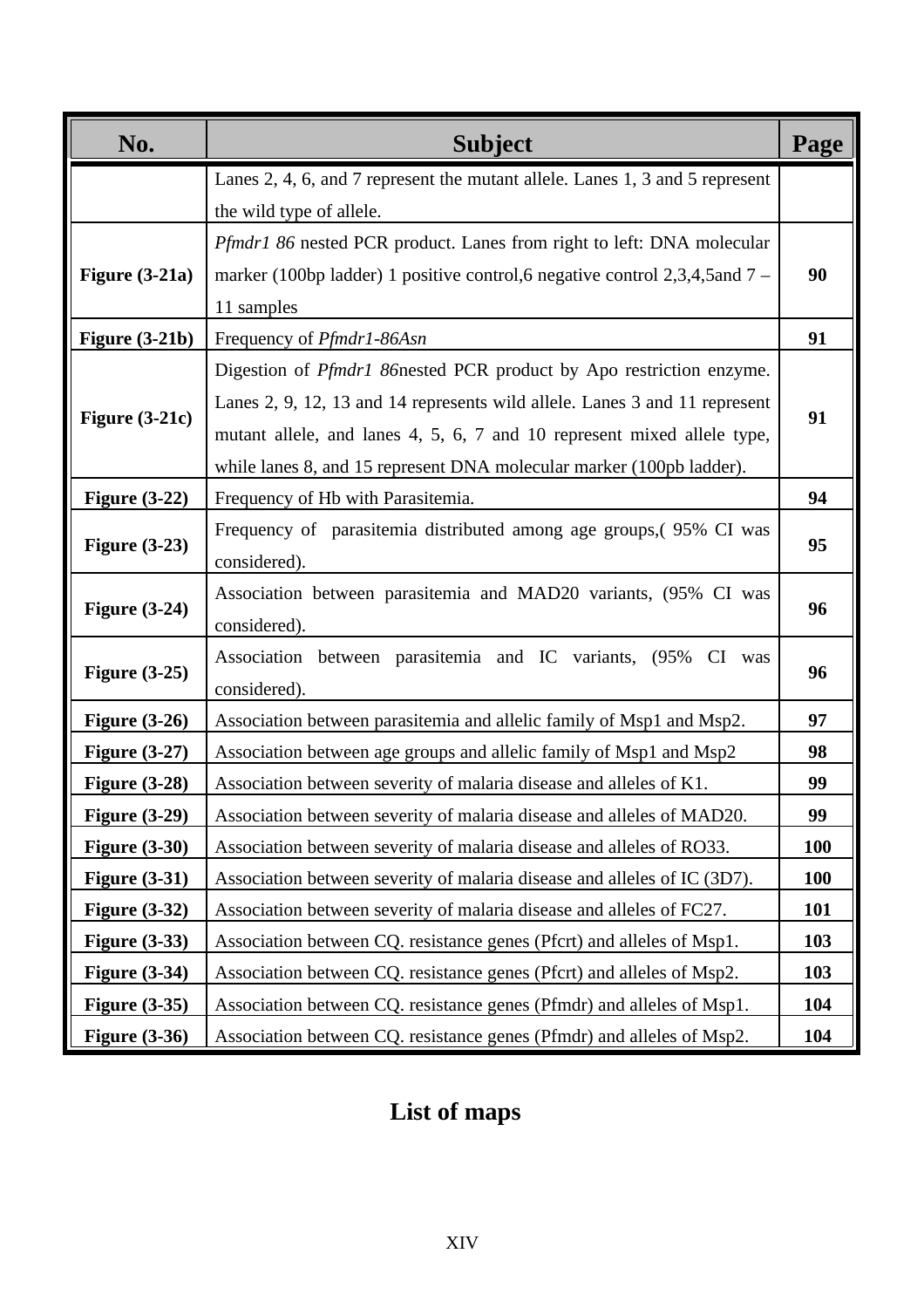| No.                | <b>Subject</b>                                                                    | Page |
|--------------------|-----------------------------------------------------------------------------------|------|
| Map $(1-1)$        | Malaria endemicity level in Sudan, 2001.                                          | 59   |
| Map $(1-2)$        | Sudan major malaria strata, 2001.                                                 | 60   |
| Map $(1-3)$        | Epidemic-pt-prone areas (red color).                                              | 60   |
| Map $(2-1)$        | Sennar State location within the map of Sudan                                     | 63   |
| <b>Map</b> $(2-2)$ | A satellite image for Sennar State showing approximate locations Rahhal<br>areas. | 64   |